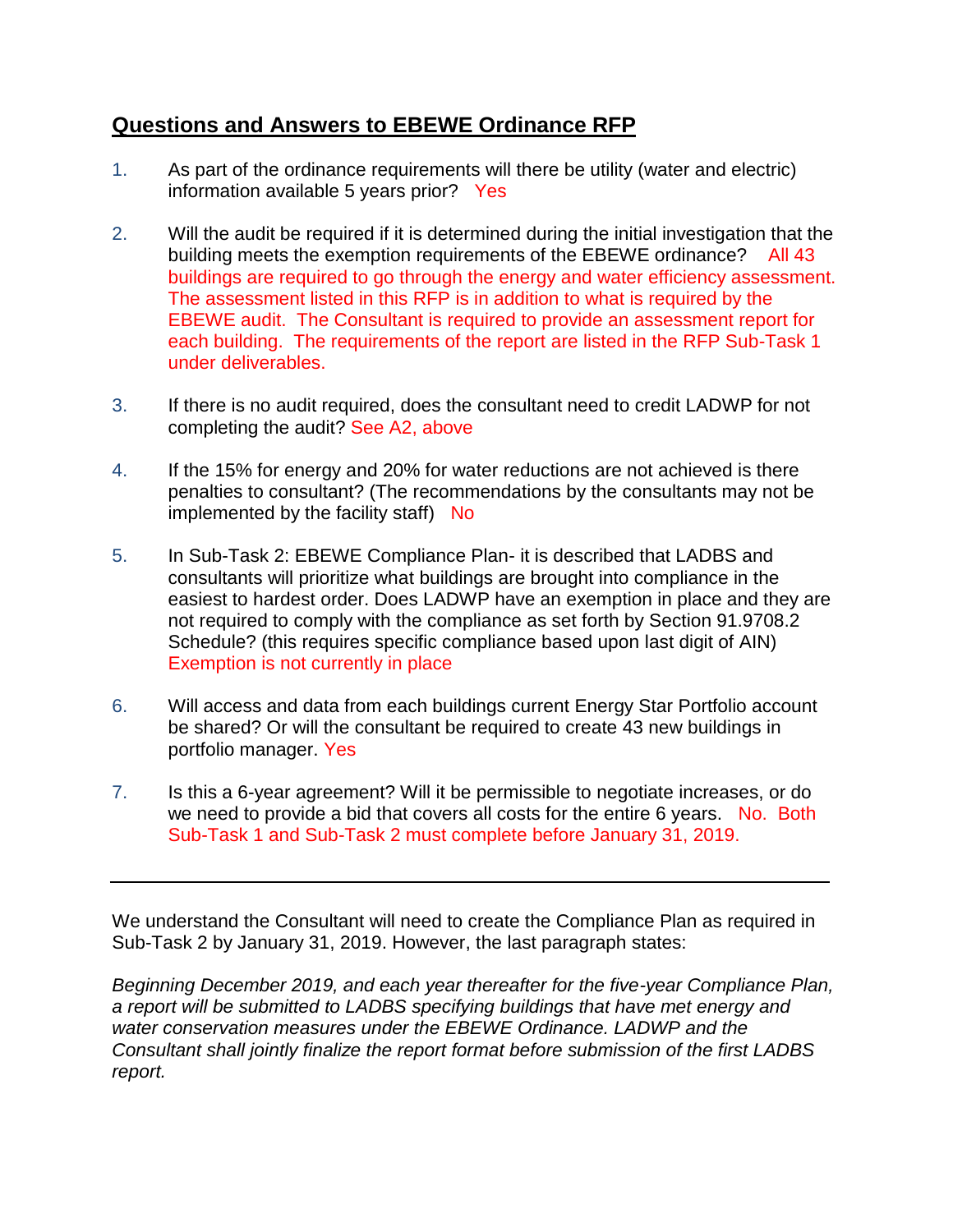Question: Should our proposal fee account for being engaged to provide a report (which will require the Consultant to: coordinate with LADWP to obtain updated utility Only the first report.

|                            | Questions/Clarifications                                                                       |
|----------------------------|------------------------------------------------------------------------------------------------|
|                            | Sub-Task 1: Building Energy and Water Efficiency Ordinance Assessment & Sub-Task 2: EBEWE      |
| <b>Compliance Plan</b>     |                                                                                                |
| 1.                         | Does the proposal team need to include the cost for data collection in the                     |
|                            | form of utility bills, energy and water meter set up, existing drawings and                    |
|                            | existing specifications for each building assessed in our bid? No                              |
| 2.                         | SCPPA states that 'buildings already in compliance' on page 2 of the RFP.                      |
|                            | Can SCPPA provide an approximate count on the buildings already in                             |
|                            | compliance with the ordinance? (eg. already meeting EnergyStar) or should                      |
|                            | the proposal team assume in the scope of work that each of the 43                              |
|                            | buildings will require an ECM assessment, energy & water audit? All 43                         |
|                            | buildings are required to go through the energy and water efficiency                           |
|                            | assessment. The assessment listed in this RFP is in addition to what is required               |
|                            | by the EBEWE audit. The Consultant is required to provide an assessment                        |
|                            | report for each building. The requirements of the report is listed in the RFP                  |
|                            | Sub-Task 1 under deliverables.                                                                 |
| 3.                         | Does SCPPA anticipate that there could be additional buildings (above the                      |
|                            | 43 buildings already listed) in Attachment B requiring ordinance compliance                    |
|                            | over the course or the contract? No                                                            |
| <b>Fees</b>                |                                                                                                |
| 4.                         | Are billing titles required per labor rates? Yes billing titles are required. Any              |
|                            | revisions to the title/rates after contract execution are subject to the approval<br>of LADWP. |
| <b>Proposal Submission</b> |                                                                                                |
| 5.                         | Given the short turnaround from when RFP questions are due, would SCPPA                        |
|                            | consider an extension to the proposal deadline to Friday 5/18? We are not                      |
|                            | considering extensions to the deadline at this time. All proposers have the                    |
|                            | same deadline.                                                                                 |
| 6.                         | Are Resumes to be included in the 20-page limit? Discretion is left up to the                  |
|                            | proposer. Can be sent as attachment.                                                           |
|                            | Are References to be included in the 20-page limit? If not, is there a required                |
|                            | number of references per respondent? Discretion is left up to the proposer.                    |
|                            | This can be sent as attachment.                                                                |
| 7.                         | Will SCPPA share proposal evaluation method/criteria with proposers? All                       |
|                            | elements described in the scope of services of the RFP will be evaluated. We                   |
|                            | can't share the proposal evaluation tool with the proposers.                                   |
| 8.                         | Page 6 of RFP requests references from proposers for any services rendered to                  |
|                            | SCPPA or to any of SCPPA's members over the last five years. Should we limit                   |
|                            | our response to contracts most applicable to the services requested for this                   |
|                            | RFP? Discretion is left up to the proposer.                                                    |